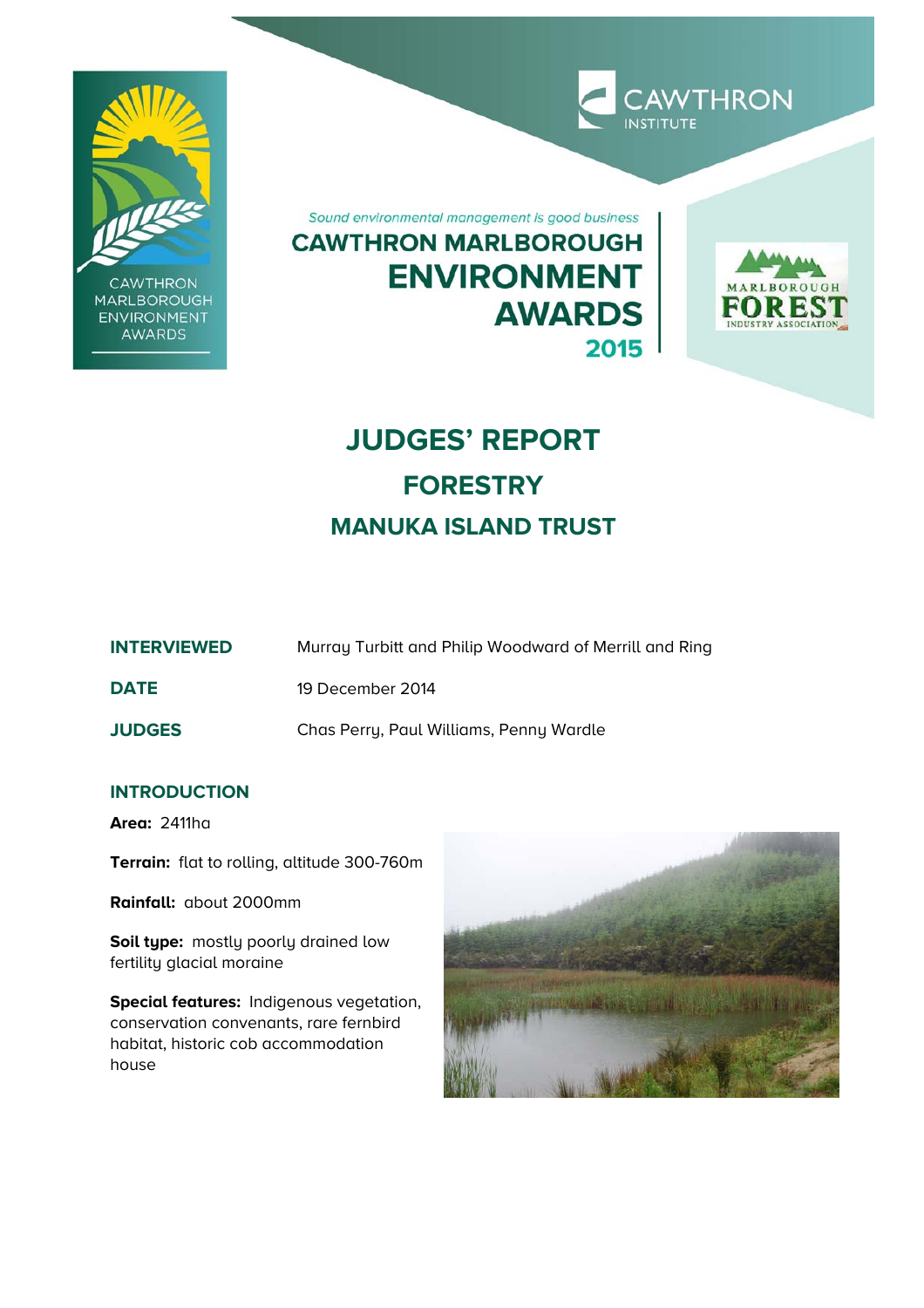#### **SUMMARY**

Manuka Island is a 2411ha forest accessed off SH63 by Wash Bridge. There are 1920 planted ha with 1725ha in radiata pine and 195ha in Douglas fir. The forest is registered with the Emissions Trading Scheme and trees are up to 20 years old.

The Manuka Island Trust purchased this reverted marginal farmland for forestry development in 1993. Forest & Bird objected to the purchase as this was the single largest surviving tract of lowland native vegetation in the Wairau Valley, a habitat for close-to-extinct fernbirds and a rare coral mistletoe which grows on manuka.

The Manuka Island Trust responded to these concerns by selling 327ha to the Department of Conservation as a fernbird reserve. Two conservation covenants were negotiated with DOC as part of the resource consent process to establish forestry on the site.

Merrill and Ring NZ Ltd manages this easy-topography forest for its owners with the main objective of growing a high-value crop of intensively managed radiata pine and Douglas fir.

However, what stood out was the enthusiasm for Manuka Island as much more than a production forest. Murray and Phil are dedicated to balanced management which values biodiversity, landscape, historic and recreation along with production. The American owners support this approach and make regular visits to the property which they enjoy for recreational and aesthetic reasons along with its business potential.

#### **ENVIRONMENTAL IMPACTS**

#### **Soil Impacts**

The forest was established on flat and rolling topography which will allow for low impact and easy harvesting with minimal new earthworks. Approximately 70% of the forest will be suitable for ground-based mechanised logging systems that should minimise environmental disturbance.

During the forest's development, use of a gravity roller in steep country and rolling and ripping in easy terrain enabled avoidance of riparian areas.

Boron was applied after soil testing confirmed deficiency.

Existing roads were used.

Every culvert is regularly checked to avoid blowouts and erosion of water tables.

Douglas fir is grown on steeper slopes, taking longer to reach a harvestable size than pines. They are less susceptible to windthrow and snow damage and the longer rotation lessens erosion risk

Mapping has been used to plan development and match ongoing management with land capability.

#### **Water Impacts**

Wide (20m-100m) riparian strips have been left undisturbed/unplanted along permanently flowing streams.

In partnership with neighbouring company Nelson Forests, bridges have been built where the main access road crosses streams.

End hauling was used to remove material when upgrading an existing road for use by Nelson Forests during their harvest operations, rather than side-casting (placing it over the side).

Sediment traps at culvert entries minimise potential for blockages and sediment being carried into waterways.

Gorse and broom were removed as discovered, using targeted spraying to minimise chemical use.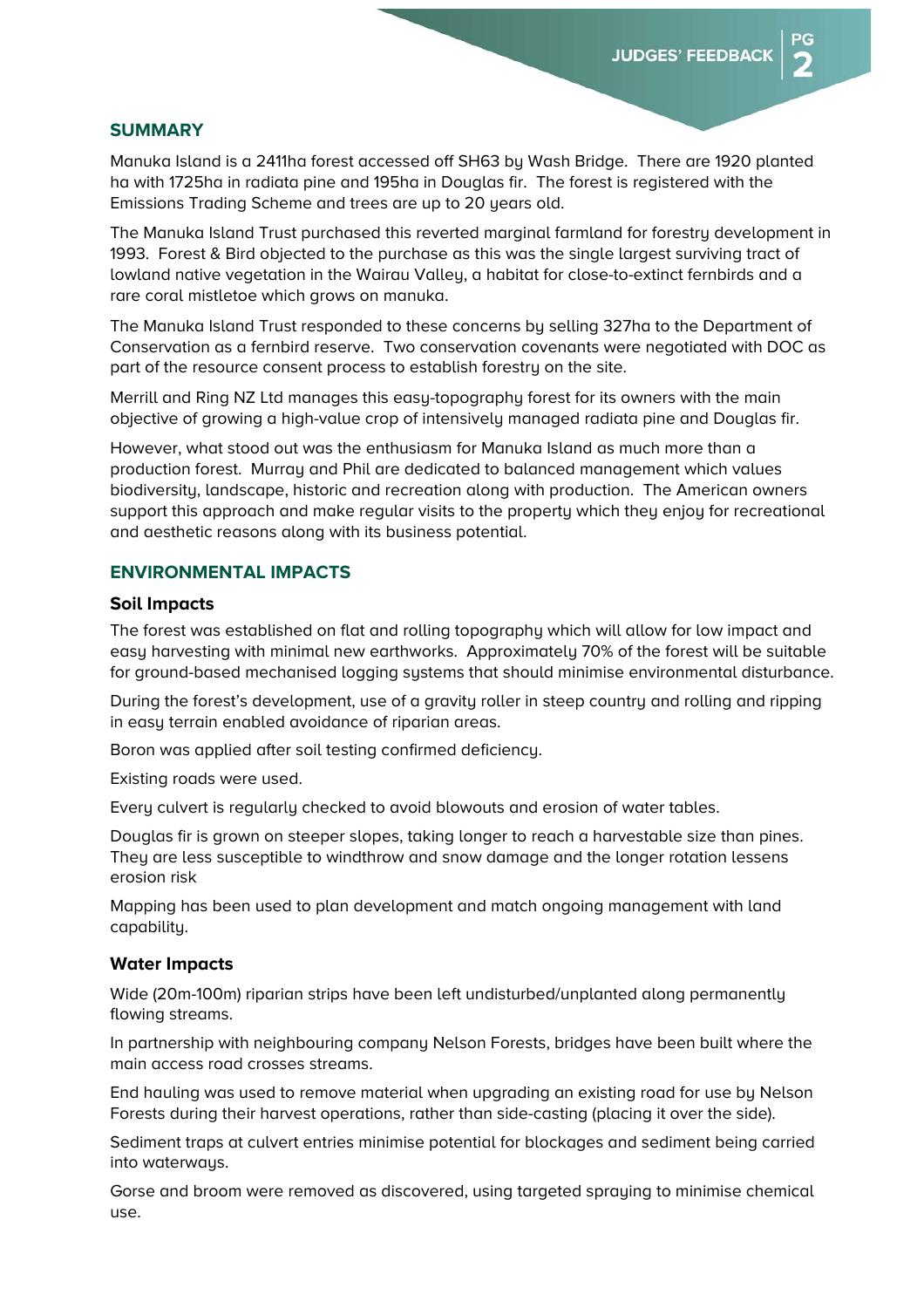## **Waste Management**

The owners brought in specialised machinery – a small mechanical harvester and forwarder - from Canterbury to production thin more than half of the radiata area to 350 and 500 stems per hectare as a clearwood crop. Income from chipping and small export logs covered production costs including upgrading the road. This avoided the waste of potentially productive wood and the cost of thinning to waste.

Flat to rolling topography made this operation possible and will also facilitate harvesting with minimal new earthworks required.

In hindsight, it would have been preferable to have established the forest with wider spacing between rows and narrower spacing within rows for easier production thinning.

#### **Efficiency**

Existing roads have been upgraded.



Instead of being thinned to waste, the forest was production-thinned and the timber used for pulp and lower grade timber.

The main road through the forest is shared with Nelson Forests which paid for an upgrade in return for access during harvesting. The arrangement has significantly reduced transport costs, diesel emissions and risks to Northbank Rd users. Since March 2014, 30 truck movements/day have been diverted off the Northbank Rd and this will continue until the end of 2015.

Targeted spraying of weeds minimises herbicide use.

## **BIODIVERSITY**

#### **Indigenous Biodiversity**

Two areas are protected by Department of Conservation covenants. The Garden Covenant on the banks of the Goulter River consists of river terrace and hill country with a tall kanuka forest canopy and scrub hardwood understory. The Boulder Creek Covenant is on the lower slopes of Star Hill, protecting regenerating beech and kanuka forest.

When the property was purchased it included a rare fern bird colony on the lower reaches of Eves Stream catchment. The Trust sold this land to DOC to preserve the habitat, including a right-of-way over Trust land to reach the area and DOC land in the Red Hills.

Five Significant Natural Areas have been identified by Marlborough District Council including a wetland with a narrow fringe of native vegetation. These have been left unmodified but not formally protected.

Wide native riparian strips have been left along permanently flowing streams.

The forest has its own quarry which avoids weeds being spread by gravel and rock brought in from elsewhere. Staff are mindful of weeds being spread on machinery.

A fringe of native vegetation backed by Douglas fir has been left around a pond and wetland identified as a Significant Natural Area.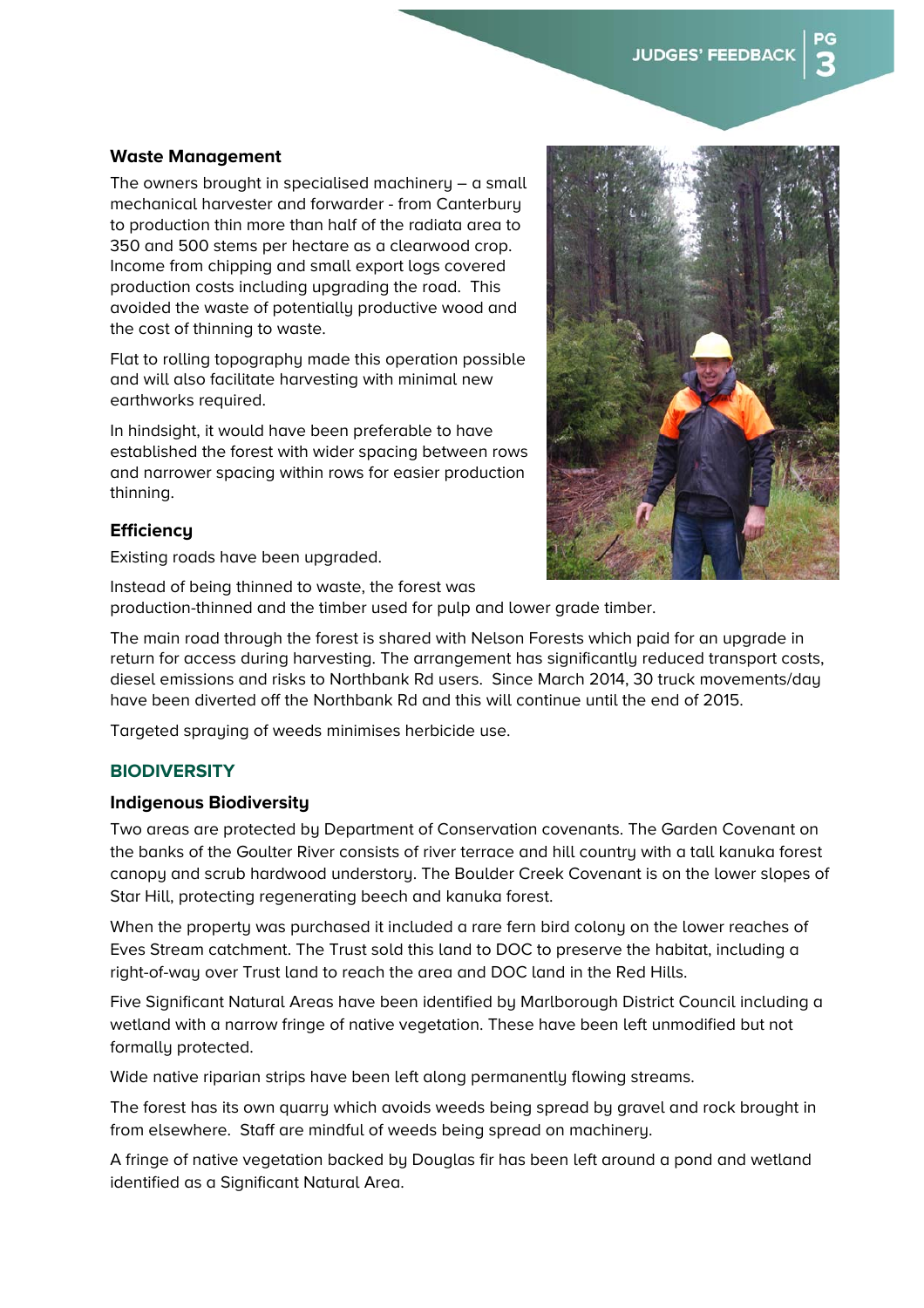#### **Non Indigenous Biodiversity**

A fruit orchard has been left standing, although untended, at the old homestead.

Amenity plantings add variety at the entrance to the forest and along roadsides.

Douglas fir has been included in plantings along with radiata pine because of its superior ability to withstand snow, its slower rotation suits more sensitive sites, compatibility with the landscape and its potential as an alternative timber.

Other potential timber species have been trialled.

#### **Weed, Pest and Disease Control**

The Trust cooperates with requests for access by the Animal Health Board for pest control targeting possums, stoats, ferrets and wild cats. It helps the Department of Conservation with goat control and wilding pine removal by providing access and also radios to communicate with logging trucks.

Gorse and broom are pretty much under control, which is unusual for the area. Any minor outbreaks are rapidly eliminated. Murray says there is no old man's beard.

There is potential for Douglas fir to spread on to conservation land and self-sown seedlings were seen alongside the main forestry road. Recognising the potential for spread, pines have been planted along a ridgetop edge of the Mt Richmond Forest Park on the forest's western boundary, to capture any Douglas fir seed blown in that direction.

## **COMMUNITY VALUES/RESPONSIBILITY/SUSTAINABILITY**

#### **Strategies Benefiting Communities, Workers and Family**

Manuka Island Forest is owned by a relatively small family company, reflected in its community and environmental approach to management.

Health and safety systems are in place including auditing health and safety of contractors.

The Trust agreed to sell land to DOC as a habitat for endangered native fernbirds. It also provides public access to the fernbird area and DOC land beyond.

At the request of Nelson Forests Ltd, the Trust has allowed use of their road to cart logs from the upper Northbank of the Wairau River to the Manuka Island entrance at Wash Bridge on SH63. In return, Nelson Forests upgraded and maintains the road, building a temporary bridge across the Goulter River and permanent bridges over Wairau tributaries which will become the Trust's property.

The Trust issues permits to hunters when the road is not being used by logging trucks, subject to fire risk. Mountain-bikers, trampers, motorcycle and car rallies, rock and mineral fossickers, trout fishermen and sight-seers have been granted access permission. With the opening of a Goulter-Northbank circuit, this has become increasingly popular.

Farmers have been given permission to use the road to deliver stock, fertiliser, lime and hay, rather than the public Northbank road.

When members of the public use the road, they are often loaned company radios to communicate with trucks for safety reasons.